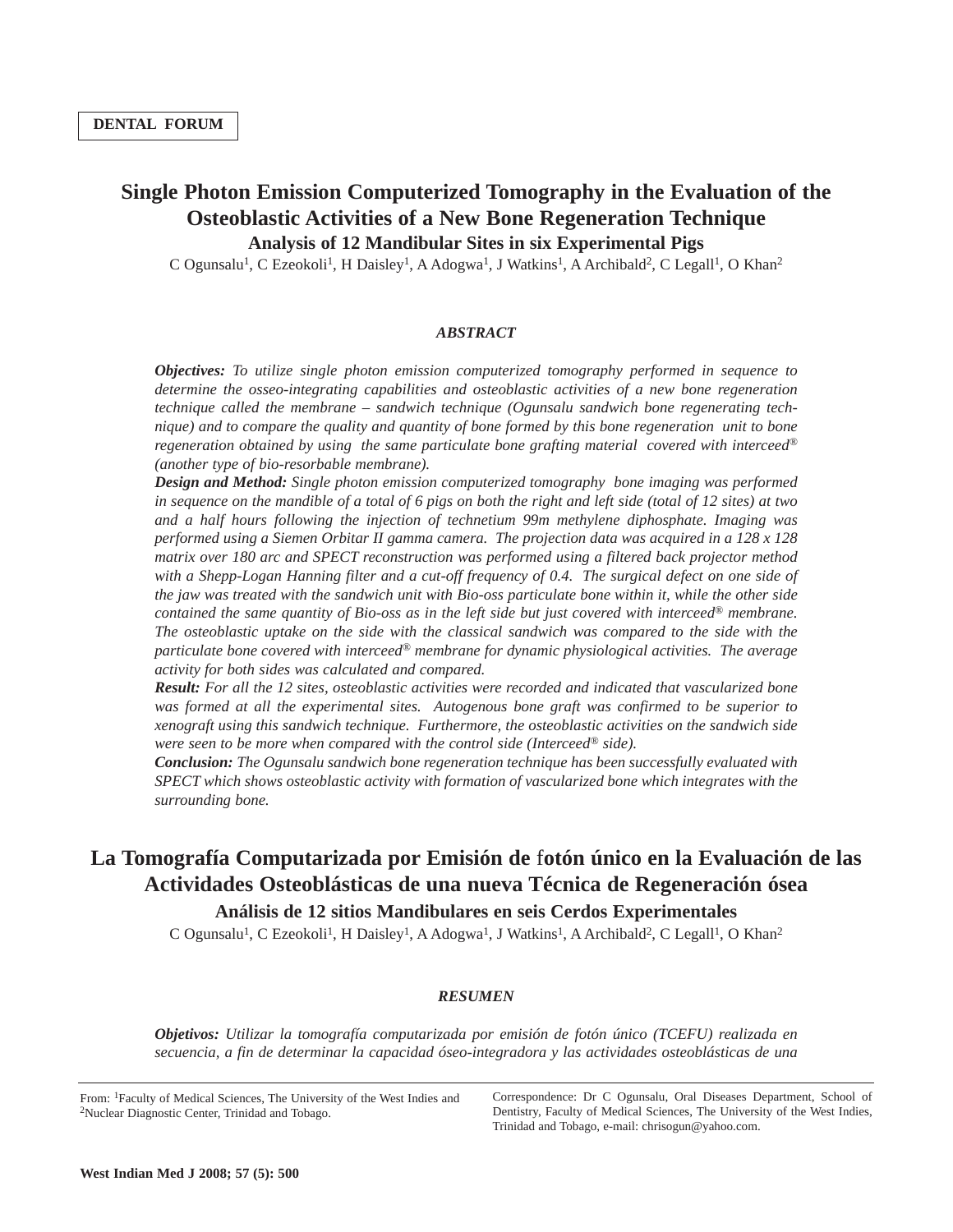*nueva técnica de regeneración del hueso, denominada técnica de membrana-sándwich, y comparar la calidad y cantidad de hueso formado por esta unidad de regeneración ósea con la regeneración ósea obtenida mediante el mismo material de injerto de hueso particulado cubierto con interceed® (otro tipo de membrana bioreabsorbible).* 

*Diseño y Método: Mediante TCEFU, se realizó un estudio de imágenes óseas en secuencia, de la mandíbula de un total de 6 cerdos, a los lados izquierdo y derecho (un total de 12 sitios) a las dos horas y media, luego de una inyección de difosfato de metileno marcado con tecnecio 99 m. El examen de imágenes fue realizado usando una cámara gamma Siemens Orbiter tipo II. Los datos de la proyección fueron adquiridos en una matriz de 128 x 128 sobre un arco de 180 y la reconstrucción con TCEFU se realizó usando un método de retroproyección filtrada, con un filtro Shepp-Logan-Hanning y una frecuencia de corte de 0.4. El defecto quirúrgico en un lado de la mandíbula fue tratado con la unidad de sándwich con hueso particulado bio-oss dentro, mientras que el otro lado contenía la misma cantidad de Bio-oss del lado izquierdo, pero cubierto con una membrana de interceed®. La respuesta osteoblástica en el lado con el sándwich clásico fue comparada con el lado del hueso particulado cubierto con la membrana de interceed® en cuanto a actividades fisiológicas dinámicas. La actividad promedio de ambos lados fue calculada y comparada.* 

*Resultado: En los 12 sitios, las actividades osteoblásticas fueron registradas de forma indicando que se formó hueso vascularizado en todos los sitios experimentales. Se confirmó que el injerto óseo autógeno es superior al xenoinjerto que usa esta técnica de sándwich. Además, se observó que las actividades osteoblásticas en el lado del sándwich eran más en comparación con el lado control (lado del interceed®).*

*Conclusión: La técnica de Ogunsalu para la regeneración ósea por "sándwich" o membrana interposicional, ha sido exitosamente evaluada mediante TCEFU, concluyéndose que la misma consiste en la actividad osteoblástica con formación de hueso vascularizado que se integra al hueso circundante.*

**West Indian Med J 2008; 57 (5): 501**

## **INTRODUCTION**

The Ogunsalu sandwich bone regeneration unit and technique is a new addition to the various other available bone regeneration techniques (1–4). Morphologically, generous amount of bone formation has been demonstrated by 2D images (Figs. 1a and b) when it was initially used in a patient following excision of a maxillary aneurysmal bone cyst. The dynamics of osteoblastic activities in the implanted

site has not yet been demonstrated; as such our current experiment stands out as being unique as it utilizes SPECT to demonstrate the osteoblastic activity around the integrating sandwich unit. Single photon emission computerized tomography (SPECT) provides an additional advancement to planar imaging and permits accurate quantitation that is common to most tomographic techniques by removing regions which are not of interest. The technique of SPECT is well





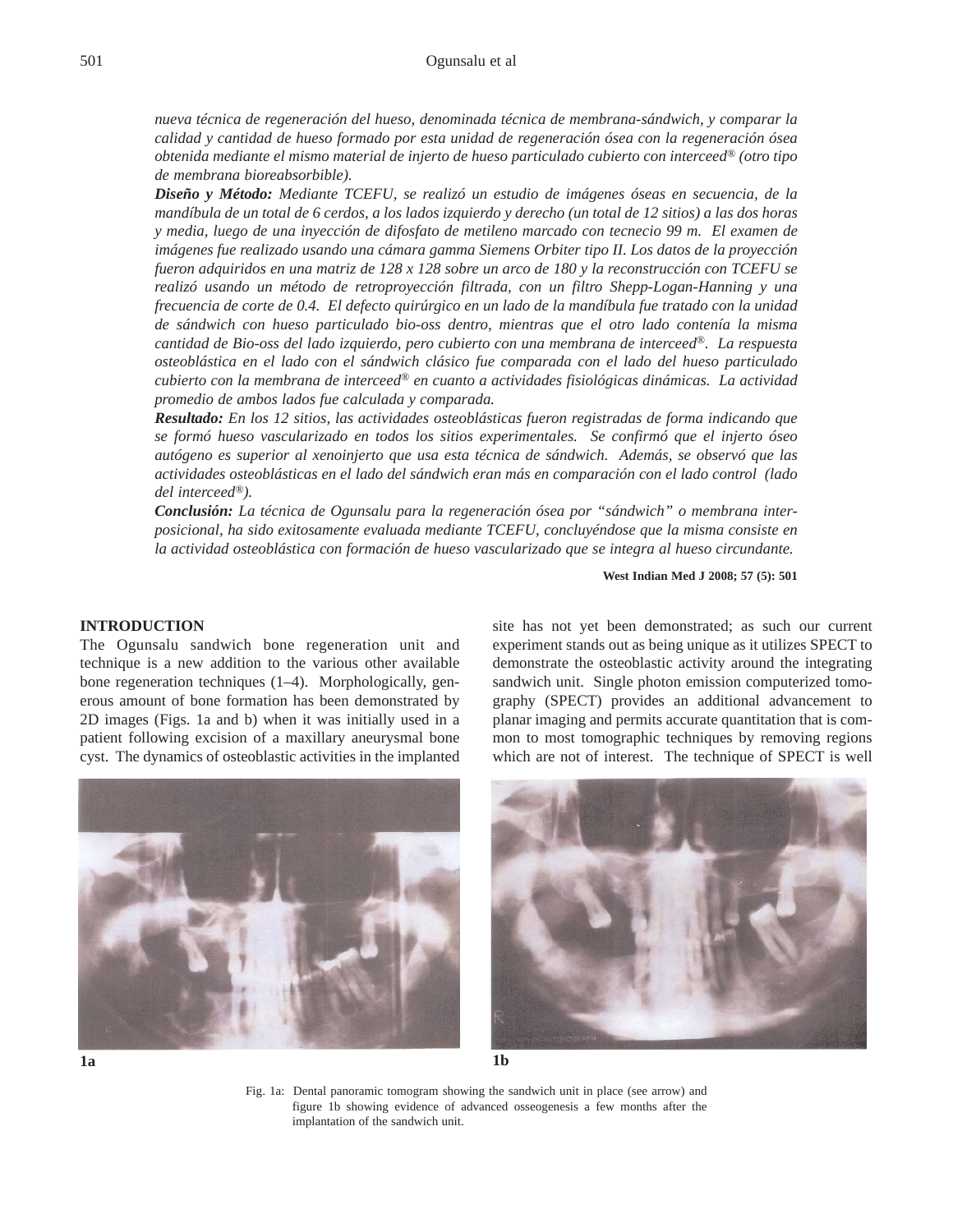established and has found successful clinical application for the study of many organ systems including the skeletal system (5–6). Prior to the new millennium, in their very classical study and subsequent publication in the year 2000, Khan *et al* adequately demonstrated the role of SPECT in the osseous integration process of dental implants (7). More recently three-dimensional computed tomography was utilized to document the progression of bone formation in a porcine mandibular distraction wound at various distraction rates and fixation times (8). It would have been interesting for the same documentation to be done utilizing the SPECT (a three-dimensional and dynamic imaging modality).

For the first time, the physiologic events following the implantation of the Ogunsalu sandwich technique is demonstrated using SPECT. The underlying principles of SPECT are well known and are common to most other tomographic imaging techniques. With the injection of a radiopharmaceutical agent (RPA) containing a single gamma-photonemitting radionuclide such as technetium 99 m, it is possible to obtain a 3-dimensional representation of the distribution of radioactivity within an organ or an area of interest (AI) by using radiation detectors. This can be easily achieved with a rotating gamma camera which will detect the emitted radioactivity as the camera is rotated around the clinical area of interest. The acquired images and data are then processed by a computer which initially provides a cross-sectional (transaxial) representation of the distributed radioactivity. The transaxial data can be additionally used to reconstruct saggital and coronal images (6).

To confirm that the Ogunsalu sandwich technique integrates with surrounding bone after implantation, a preliminary experiment was done on *pig 1* in which the classical membrane/bone sandwich was implanted in the right and left mandibles, however, the bone substitute on the left sandwich was Bio-oss® and that in the right mandible was autogeneous bone. The additional reason for this preliminary experiment was to compare the quality and quantity of bone formed when xenograft is used as against when autograft is utilized.

The other five animal experiments were done similarly but rather than implanting the classical sandwich on the right jaw, the Bio-oss® particulate bone was covered *in situ* with interceed® membrane. This was to compare the quality and quantity of bone formed when the classical sandwich is used as to when the same particulate bone is just covered with interceed® membrane.

## **SUBJECTS AND METHODS**

SPECT was performed in sequence on the mandible of six pigs at 8, 11, 13, 14, 17 and 24 weeks to determine the osteoblastic activities of the Ogunsalu sandwich bone regeneration unit after its implantation.

*Experiment 1. Pig 1* had the sandwich bone regeneration unit implanted into a surgically created defect in both the right and left mandible under general anaesthesia, and SPECT was

done at 14 weeks for comparative analysis and evaluation of the bone formed on the left side (the side which had xenograft as the bone substitute in the sandwich unit) with the right side (the side which had autogenous bone graft in the sandwich unit). At 14 weeks post-implantation, the pig was anaesthetized and an intravenous access was established into an ear vein, this was used to introduce 740 MBq (20mCi) technetium 99 methylene diphosphate. The pig was euthanized two and a half hours after injection and the mandible was removed from the carcass prior to SPECT imaging.

*Experiment 2: Pigs 2–6* were different in that they had the classical sandwich unit with Bio-oss (xenograft) as the bone substitute implanted in the left mandible and the same amount of Bio-oss was placed in the surgical defect in the right side but was covered with interceed® resorbable membrane.

This experiment was performed in sequence and was done to compare the amount of bone formed when the side with the sandwich unit is compared with the side that utilized interceed® membrane overlay.

At 8, 11, 13, 17 and 24 weeks, the pigs were subsequently injected with technetium 99 methylene diphosphate in a similar manner as *pig 1*. Approximately two and a half hours after the injection of the radiopharmaceutical agent, all the pigs in experiments 1 and 2 were subjected to SPECT imaging. The tomographic images of the mandible with the region of interest were obtained with a Siemens Orbitar II rotating large field-off-view gamma camera (Siemens medical system Inc, Erlanger, Germany) equipped with a low energy collimeter (Fig. 2).



Fig. 2: Nuclear imaging team around the Siemen Orbitar II Gamma Camera.

For each mandible, 64 projection images (20s/images) were acquired at 180 degrees in a 128 by 128 matrix with a dedicated nuclear medicine computer (Siemens icon computer). The projection data were corrected for flood field nonuniformity and centre of rotation. The transverse reconstruction was then performed with a Shepp-Logan Hanning filter cut-off frequency of 0.4.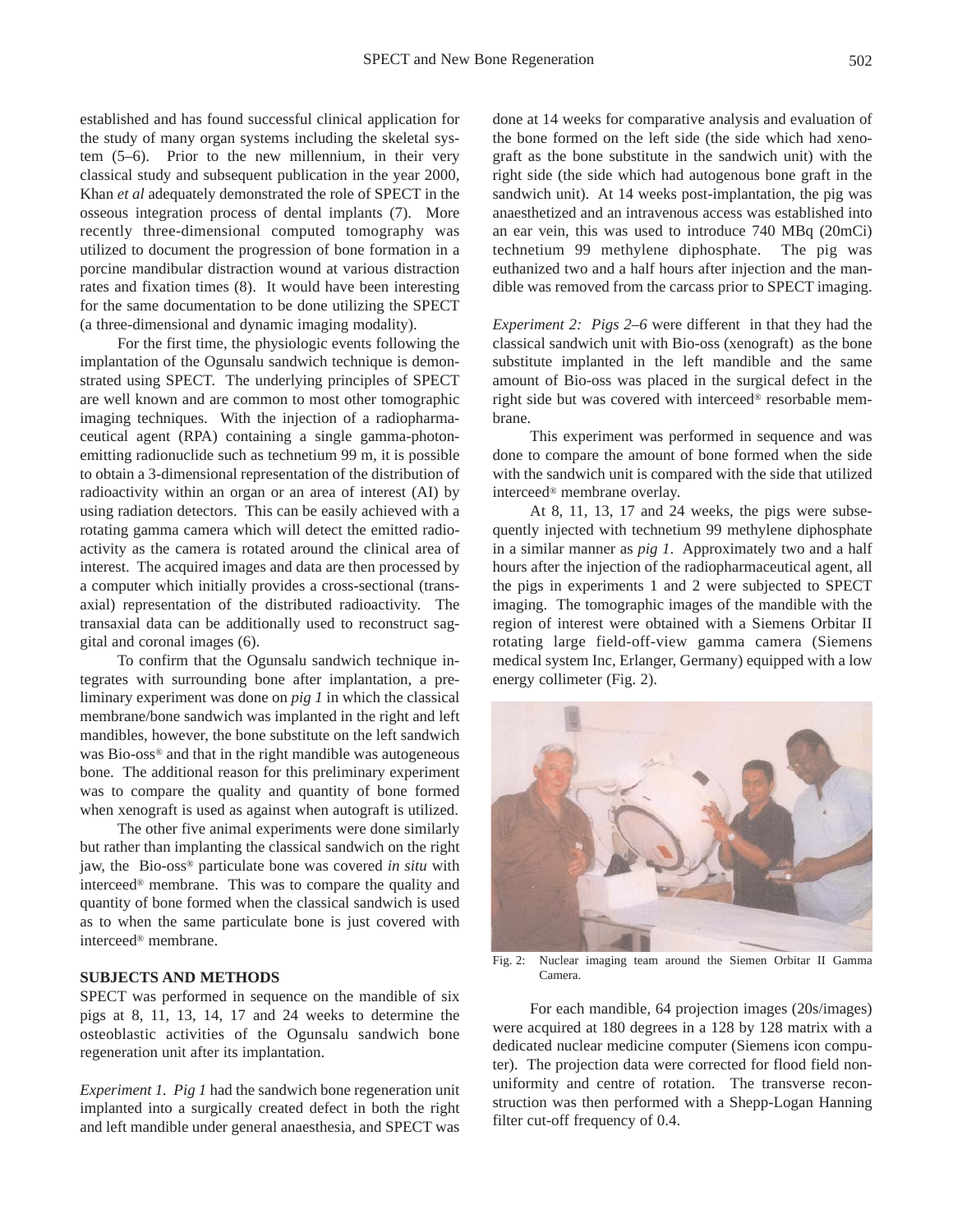By utilizing the transverse slices, the activity in the site of implantation of the sandwich unit and the xenograft with interceed® overlay – the so called area of interest (AI) was observed, calculated and compared with a reference point within the jaw on each side. The average count (pixel) for each area of interest was compared.

### **RESULTS**

Table 1 shows the comparative osteoblastic activity between the xenograft and autograft sandwich in *pig 1*. Table 2 compares the SPECT findings of the right side and the left side for *pigs 2–6*. Figure 3 shows the SPECT imaging for *pig 1* which had the classical sandwich implanted in both the right

Table 1: Comparison of the osteoblastic activity between the xenograft and autograft sandwich unit

| <b>Site</b>       | <b>Component of Sandwich Unit</b>                                                           | <b>Size</b><br><b>Pixel</b> | Avg<br>Count | Sum    |  |
|-------------------|---------------------------------------------------------------------------------------------|-----------------------------|--------------|--------|--|
| 1. Right mandible | Membrane – Bio-Gide <sup>®</sup><br>Bone substitute – autograft<br>b.                       | 112                         | 99.7         | 11 167 |  |
| 2. Left Mandible  | Membrane – Bio-Gide <sup>®</sup><br>Bone substitute – xenograft (Bio-oss <sup>®</sup><br>b. | 129                         | 73.1         | 9425   |  |

Table 2: Comparative average count and activity ratio

| <b>Slides</b><br><b>Mandibles</b>              | Pig No. $2$ |           | Pig No. $3$ |           | Pig No. 4 |           | Pig No. 5 |           | Pig No. 6 |           |
|------------------------------------------------|-------------|-----------|-------------|-----------|-----------|-----------|-----------|-----------|-----------|-----------|
|                                                | L           | R         | L           | R         | L         | R         | L         | R         | L         | R         |
| Time (Weeks)                                   | 8 Weeks     |           | 11 Weeks    |           | 13 Weeeks |           | 17 Weeks  |           | 24 Weeks  |           |
| Component of<br>Sandwich Unit<br>Size of Pixel | <b>SS</b>   | <b>IS</b> | SS          | <b>IS</b> | <b>SS</b> | <b>IS</b> | <b>SS</b> | <b>IS</b> | <b>SS</b> | <b>IS</b> |
| Average Count                                  | 260         | 170       | 250         | 200       | 240       | 270       | 194       | 160       | 195       | 255       |
| <b>Activity Ratio</b>                          | 1.25        |           | 0.9         |           | 1.53      |           | 1.18      |           | 0.77      |           |

SS = Sandwich Side

IS = Interceed Side









Fig. 3a shows the osteoblastic activity in the mandible of pig 1at 14 weeks and Fig. 3b shows the activity curve and ratio for each side.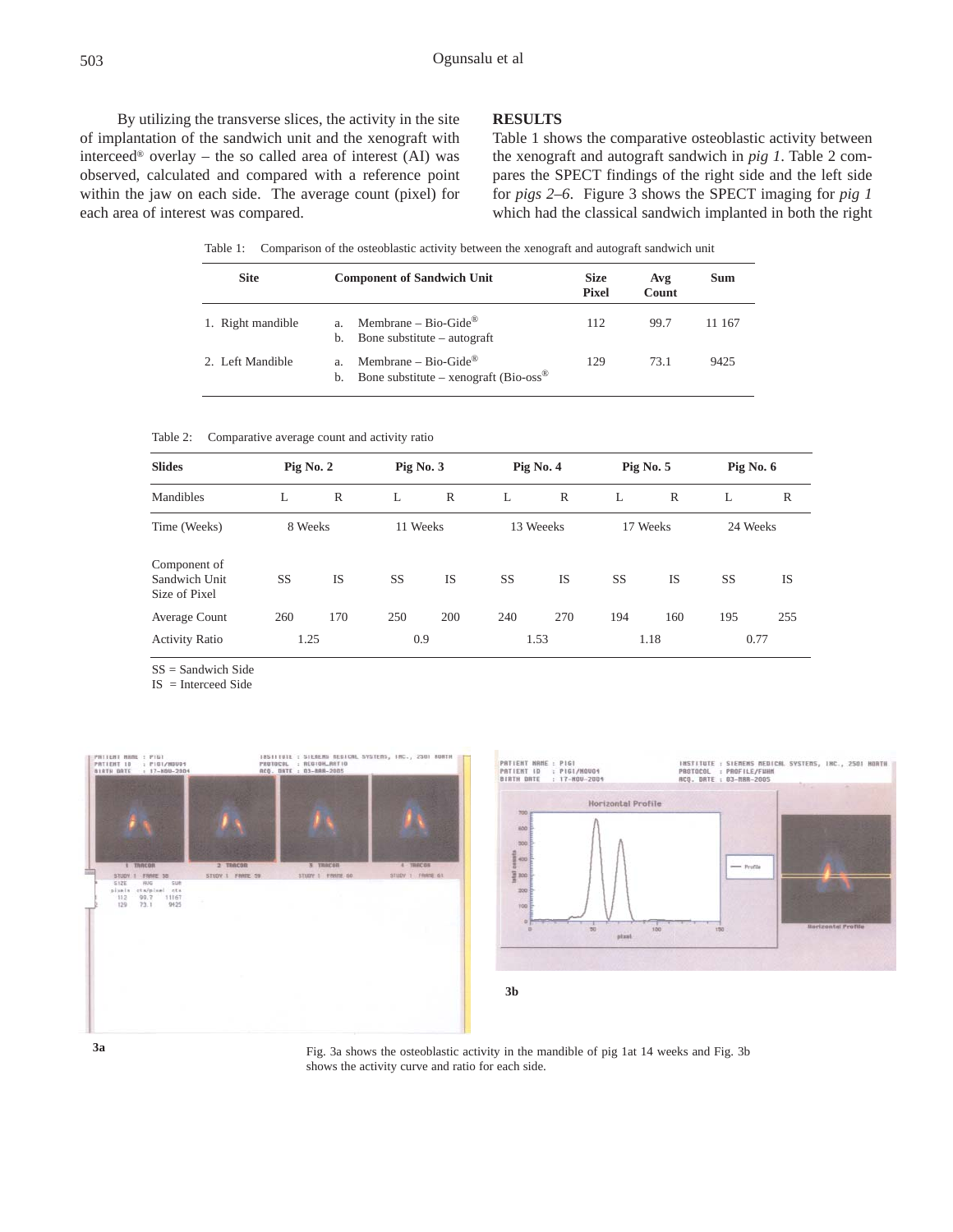

Fig. 4a shows the osteoblastic activity in the mandible of pig 2 at eight weeks and Fig. 4b shows the activity curve and ratio for each side.





Fig. 5a shows the osteoblastic activity in the mandible of pig 3 at 11 weeks and Fig. 5b shows the activity curve and ratio for each side.



Fig. 6: Shows the osteoblastic activity and activity curve/ratio for each side of the mandible of pig 4 at 13 weeks.

and left mandibular sites but differ in that the left sandwich had Bio-oss and the right one had the autogeneous bone graft.

The other five pigs had the classical sandwich with Bio-oss bone substitute implanted on the left side and Biooss with interceed® overlay on the right side. The SPECT images for the *pigs 2–6* are shown in Figs. 4–8 respectively.

1. Significant osteoblastic activities were observed in all the 12 mandibular sites, thus confirming that the



Fig. 7: Shows the activity curve and ratio for pig 5 at 17 weeks.

Ogunsalu sandwich unit and the Bio-oss®/interceed® overlay side actually form bone that is vascularized from as early as 8 weeks. As such, osseo-integration with the adjacent bone will be present at this stage.

2. The total count for the sandwich unit side was more than the interceed side at the 8th and 11<sup>th</sup> week, but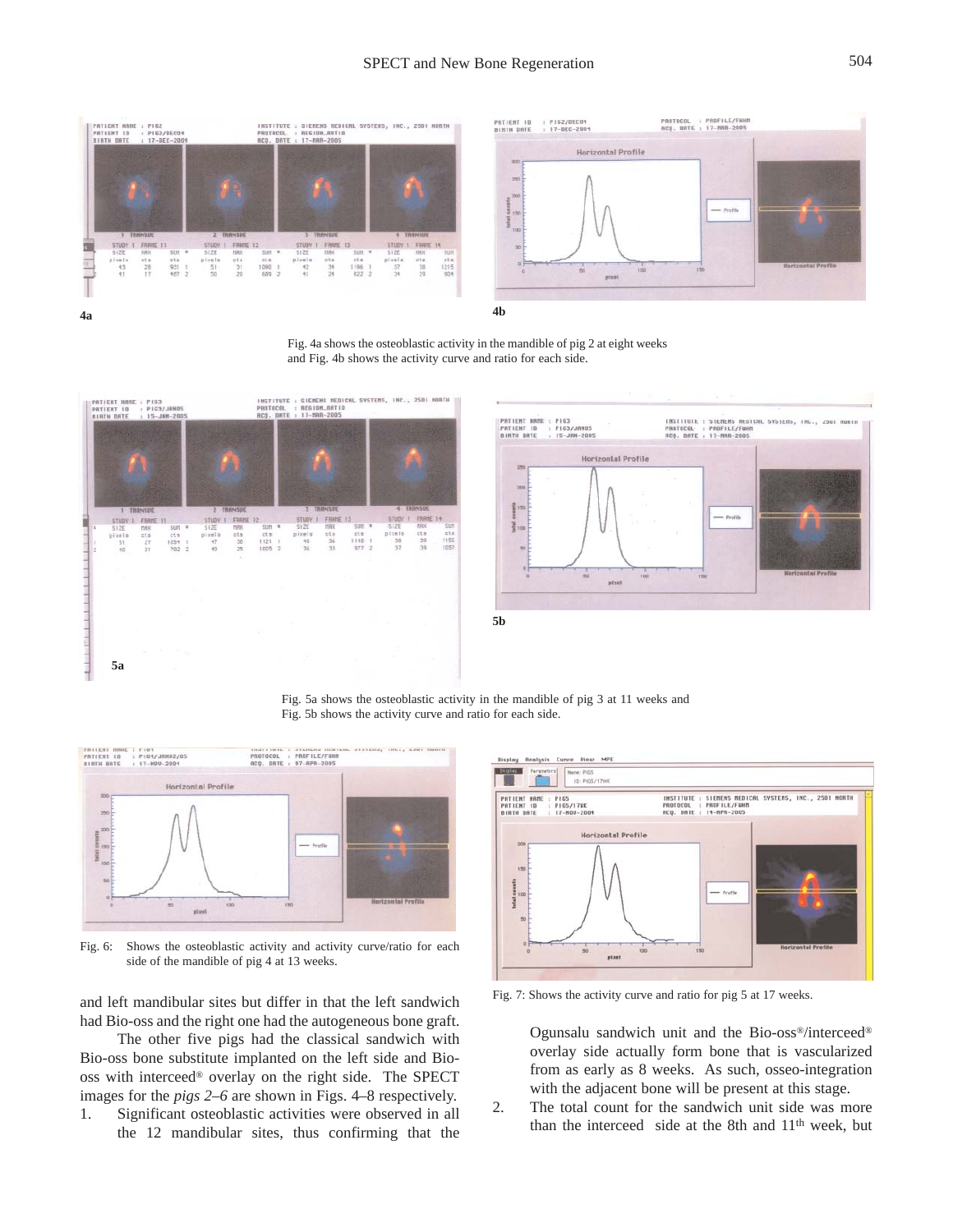

Fig. 8: Shows the activity curve and ratio for pig 6 at 24 weeks.



became less at the 13<sup>th</sup> week to overtake the interceed side at the  $17<sup>th</sup>$  week (Fig. 9).

Fig. 9: Shows the total count of the interceed side against the sandwich side (demonstrating what we now call the overtaking phenomenon).

- 3. At the end of the  $24<sup>th</sup>$  week, the interceed side had reovertake the sandwich side (Fig. 9).
- 4. The relative activity which relates the two sites (sandwich side and the Bio-oss®/interceed® side showed a decrease from the 8<sup>th</sup> to 11<sup>th</sup> week and an increase from the  $11<sup>th</sup>$  to  $13<sup>th</sup>$  week with subsequent decrease from the 13<sup>th</sup> week to 15<sup>th</sup> week to 24 weeks (Fig. 10.)

The statistical analysis for experiment II using the 2 independent group t-test revealed that the sandwich (SS) side was 16.8 greater than the interceed side(IS) on the overall (the average count for the SS was 227.8  $(\pm 31.2)$  and that of the IS was 211.0  $(\pm 49.5)$  with a difference of 16.8).

## **DISCUSSION**

The Ogunsalu sandwich technique when first used in the year 2000 involved the use of Biogran<sup>®</sup> (Orthovita) – a synthetic bone substitute and Biogide® (Osteohealth) – a resorbable





membrane as a unit to reconstruct the maxillary sinus floor, followed by simultaneous placement of Biogran® onlay for the reconstruction of the alveolar bone in a patient with aneurysmal bone cyst of the maxilla (1, 2). It was then suggested for use also in the reconstruction of the orbital floor, alveolar cleft and cleft palate and for reconstruction of the outer table of the frontal sinus following trauma. Subsequent to the original use, it has been successful in the management of oro-antral communications following exodontias (3) and dental implant therapy was eventually done for the same patient to replace the lost tooth in the area of the oro-antral communication (4). Recently at the otorhinolaryngology section of the national medical association conference in the United States of America where this work was presented in July 2005, it was suggested for use by a neurosurgeon for the management of CSF leaks.

From our clinical observation so far, we know that the sandwich unit integrates, however, the vascularity of the regenerated bone and its osteoblastic activity has not yet been investigated and proven until our recent animal experiment.

It is important to note that SPECT has allowed the physiological (dynamic) assessment and morphological assessment of bone regenerated by this novel technique. It demonstrated adequately that osteoblastic activity was present within the bone regenerated by this unit, and also vascularization (as osteoblast would not thrive in an avascular bone). Our experiment, which utilized SPECT, assisted in confirming that quantitatively and qualitatively the bone regenerated from autogeneous bone graft was the best (Table 1) as demonstrated by a relative activity ratio of 1:20.

Current clinical approaches to tissue replacement and reconstruction are to alleviate pain and restore mechanical stability and function by utilization of various bone substitutes. Such approaches have utilized autogenous grafts, allografts, platelet rich plasma, xenograft, synthetic material and a mixture of some of these materials. Of all these, the autogenous bone graft has been proven clinically and experimentally to be the gold standard. However, our method utilizing SPECT proved that autogenous bone is a better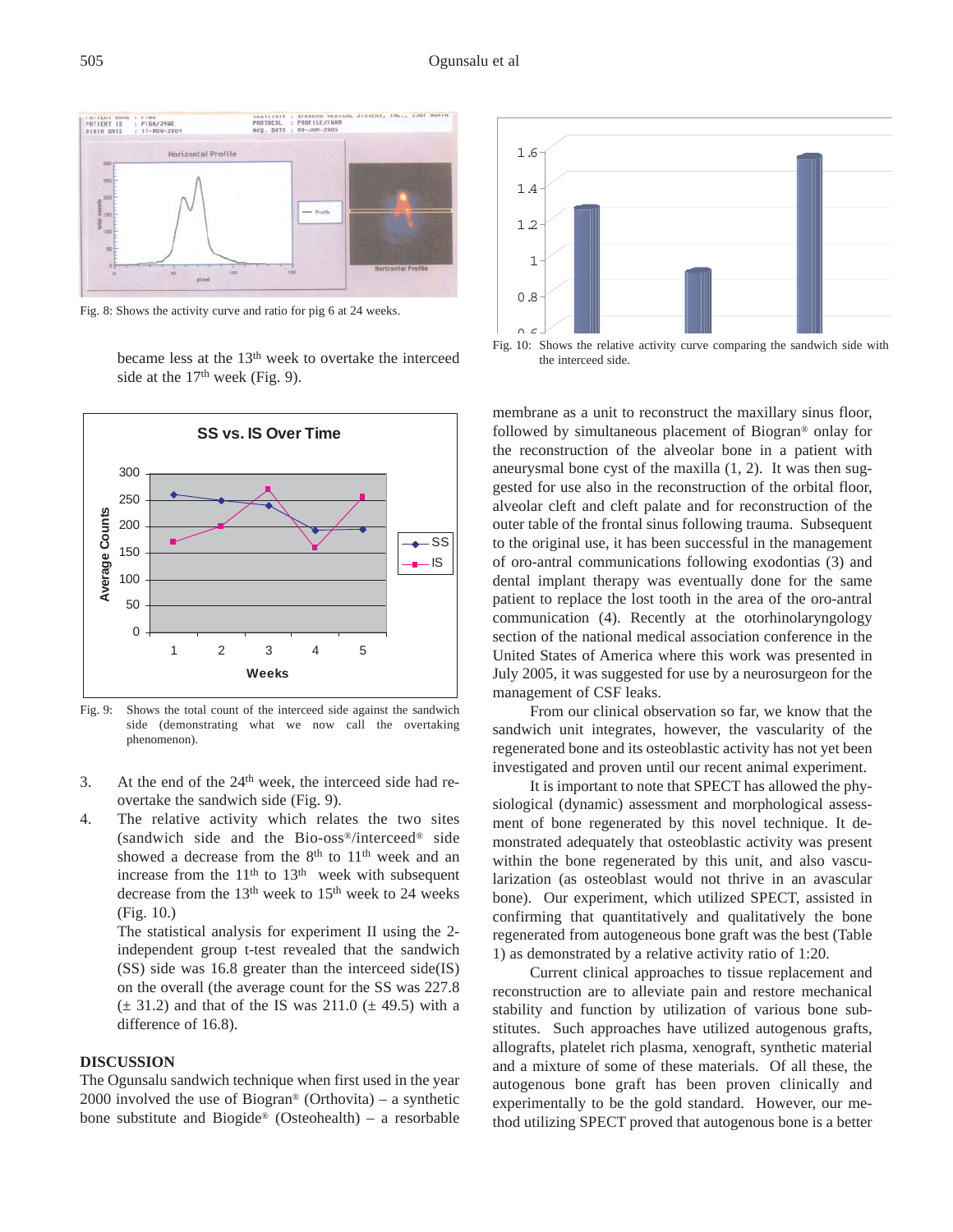material when compared to xenograft in terms of quantity and quality of bone regenerated in addition to proving that the sandwich technique has osteoblastic activity, integrates and vascularizes. Biomaterials are utilized in a passive manner to facilitate the growth or regenerative capacity of existing tissue in the conductive stage of tissue regeneration. This is mostly utilized today in periodontology and implantology. Much credit goes to Nyam, Lindhe, Karring *et al* (10) who pioneered the successful use of the osteoconductive mechanism in providing a means for selective wound healing by supporting the in-growth of the periodontal supporting cells, while excluding gingival, epithelial and connective tissue cells from repopulating the sites, by using a barrier membrane.

The Ogunsalu sandwich bone-regeneration unit exclusively confines the bone graft within a resorbable barrier membrane in the desired area of bone regeneration, thus allowing osteoconductive, osteoinductive and osteogenic mechanism to take place without disturbance. SPECT as utilized in our initial evaluation of this unit and technique confirm that this bone-regeneration unit: (1) contains osteoblastic activity after implantation, (2) is vacularized and indeed it osseointegrates. Our comparison of the osteoblastic activity between xenograft and autograft utilizing SPECT confirm that autogeneous bone graft is the best substitute. Furthermore, the sequential drop and rise of osteoblastic activity in the sandwich side illustrates a new phenomenon, "the overtaking and the re-overtaking phenomenon" which is probably membrane size dependent.

With regards to the experiment II the difference of 16.8 between the sandwich side and the interceed side is not statistically significant.

Tissue engineering continues to impact on dentistry. In their review, Kaigler and Mooney (9) stressed that tissue engineering is a novel and exciting field that aims to recreate functional, healthy tissues and organs in order to replace diseased, dying or dead tissue. In their review article, they described the three major tissue engineering strategies: (a) conduction (b) induction (c) cell transplantation). They maintained that although these strategies are similar in their objectives, each maintained a unique component (9). The conductive approach makes use of a barrier membrane to exclude connective tissue cells that will interfere with the regenerative process while enabling the desired host cells to populate the regeneration site. The inductive approach uses a biodegradable polymer scaffold as a vehicle to deliver growth factors and genes to the host site. The growth factors or gene can be released at a controlled rate based on the breakdown of the polymer. The cell transportation strategy uses a similar vehicle for delivery in order to transplant cells and partial tissue to the host site.

The mechanism of bone regeneration and augmentation when the Ogunsalu sandwich technique is utilized is similar to what has been previously documented in terms of osseoinduction, osseogenesis and osseoconduction, except

for the fact that such mechanism can be manipulated or varied depending on the type(s) of bone substitute that is placed within the sandwich unit. As such, the three different processes namely: osteogenesis, osteoinduction and osteoconduction (11–14) implicated in successful bone grafting can be represented at one site of bone regeneration, depending on the different combination of bone substitute placed in the sandwich unit.

The three primary types of bone graft material are autogeneous bone, allograft and alloplast, of which commercially available xenograft are generally considered a subgroup. The mechanism by which these graft materials regenerate bone normally depends on the origin and composition of the material (12, 15). Autogeneous bone, an organic material harvested from the patient, forms new bone by osteogenesis, osteoinduction and osteoconduction and whilst the allograft have osteoconductive and possibly osteoinductive properties, they are not osteogenic. Finally alloplast which consist of natural or synthetic material are typically only osteoinductive. As such, the result of this current animal experiment is valid as it shows that the side with autogeneous bone graft in the sandwich has more osteoblastic activity when compared with the side with xenograft as the bone substitute within sandwich unit.

In determining what type of graft material that one should use within the sandwich unit, the clinician must consider the characteristics of the bony defect to be restored. However, a further advantage of the sandwich technique is that a combination of graft materials can be utilized to obtain a desired quality and quantity of bone.

#### **CONCLUSION**

The Ogunsalu sandwich bone-regeneration unit has been successfully evaluated with SPECT to demonstrate osteoblastic activity. Furthermore, it regenerates vascularized bone which osseointegrates with the surrounding bone. It can be called a double GTR – technique, and in our experiment no statistically significant difference existed between this technique and the side which utilized the interceed overlay (a single GTR – technique).

Finally, we conclude, that by utilizing SPECT, autograft is a better bone-graft when compared with xenograft, however one limitation of autograft is that humans do not have sufficient store of autogeneous bone for transportation. Overall, the osteoblastic activity and bone regenerated in the sandwich side was more superior to the interceed® side probably because of our new concept of double guided tissue regeneration.

### **REFERENCES**

- 1. Ogunsalu C, Jadusign W, Lewis A. Sinus floor and alveolar ridge reconstruction using synthetic bioactive glass (Biogran) Sandwich – an innovation in bone regeneration and pre-implant reconstructive surgery. Br J Oral Maxillofac Surg 2000; **38:** 645–55.
- 2. Ogunsalu C, Shirly S, Lewis A. Sinus floor and alveolar floor reconstruction using synthetic bioactive glass (Biogran) Sandwich – an